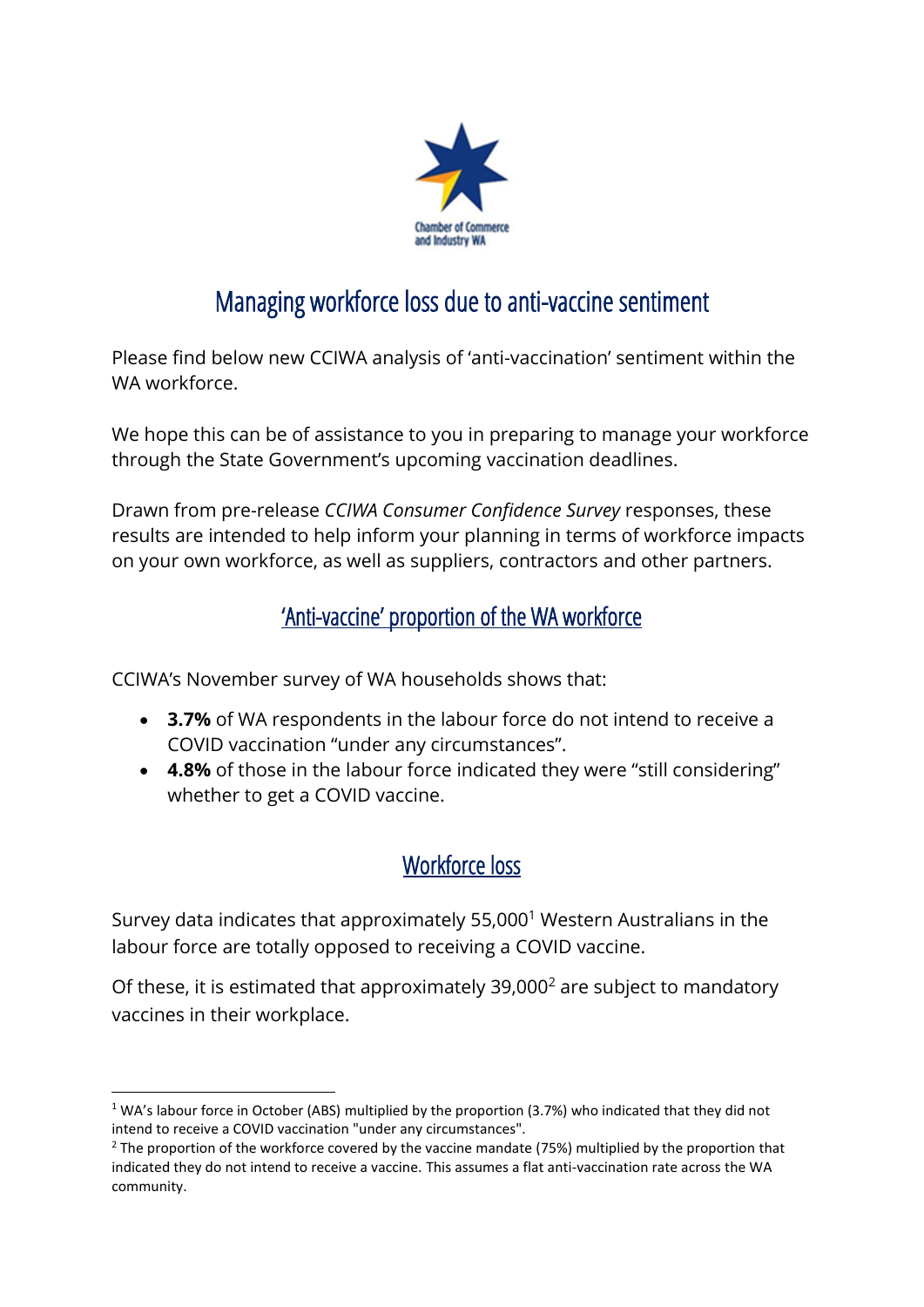- Based on these results, the average **large WA business** (employing 1,090 people) is likely to have  $52<sup>3</sup>$  workers who remain undecided about the vaccine. They might expect to lose 44 employees from their workforce due to total anti-vaccine views.
- The average **medium-sized WA businesses** (employing 49 people) is likely to have 2 workers who remain 'undecided,' and might expect to lose 2 workers, due to their anti-vaccine stance.
- Among the 177,000 West Australians employed by **small businesses** (as at end of June 2020), survey results suggest that approximately 6,550 are totally anti-vaccine.

#### Value of withheld labour

The withdrawal of approximately 39,000 employees from the WA workforce due to their unwillingness to be vaccinated for COVID would represent a loss of around \$2.9 billion<sup>4</sup> in productive work from the WA economy.

#### Measures to shift vaccination decisions

Among measures that **businesses** might be able to undertake to lift vaccinations in their workforce, respondents reflected the following activities might persuade them to be vaccinated:

- Being provided with "trustworthy" information that COVID vaccination is safe (+74%)
- Being paid a financial incentive to be vaccinated (+66%)
- Having an occupation added to the mandatory vaccination list (+49%)
- Being excluded from their workplace (+39%)
- Being required to wear a face mask (+38%)

Among further measures **Governments** might undertake, respondents reflected how likely these were to persuade them to be vaccinated:

- Being excluded from shopping centres, cafes, restaurants and bars (+57%)
- Being prohibited from visiting regional WA (+49%)
- Being excluded from schools, childcare centres and tertiary education (+39%)

<sup>&</sup>lt;sup>3</sup> Average headcount multiplied by the proportion of workers who remain undecided or opposed.

<sup>4</sup> The proportion of the workforce who are covered by the vaccine mandate (75%) and do not intend to receive a vaccine 'under any circumstance' multiplied by WA's average annual total earnings per worker.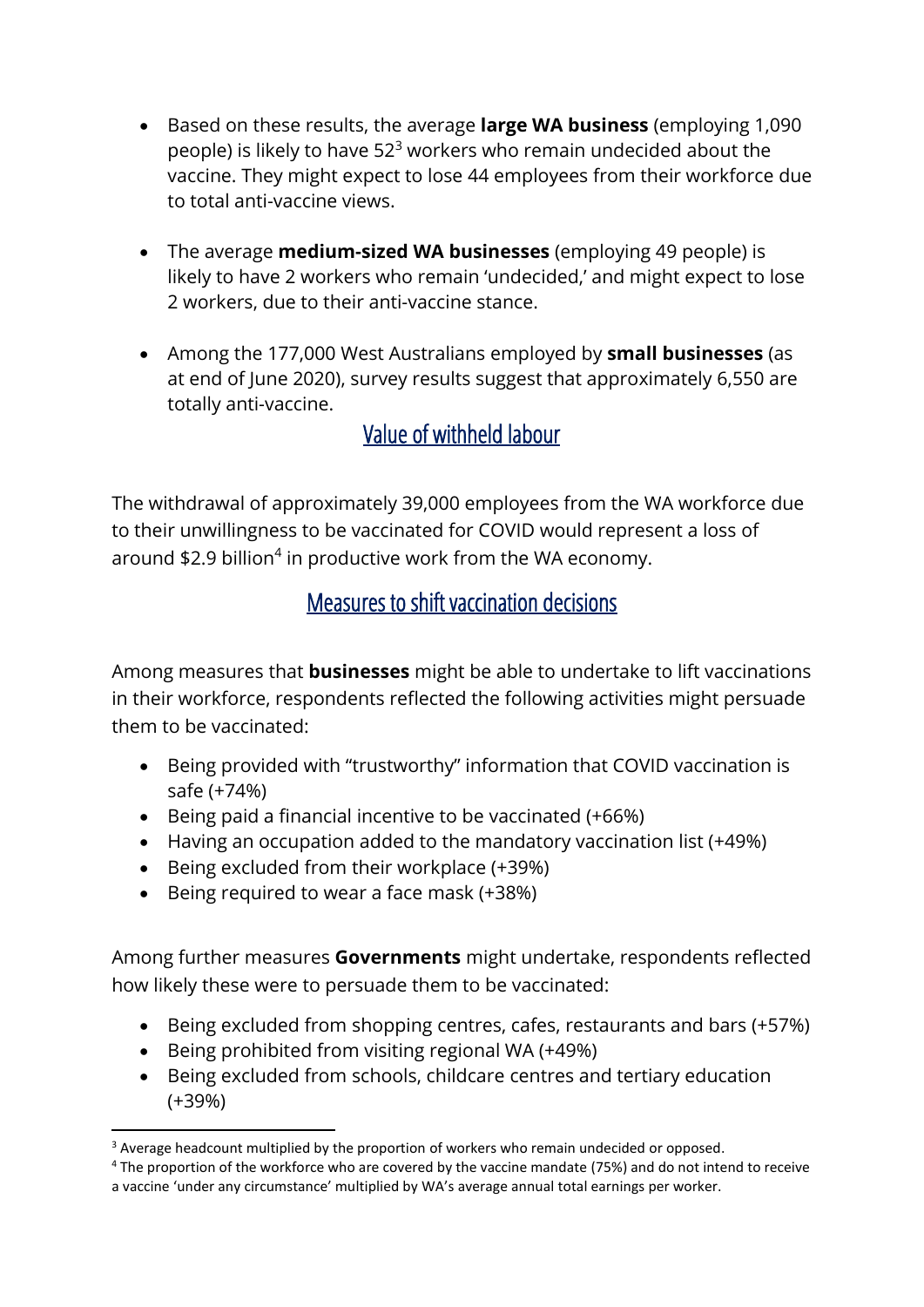- Interstate travel being restored for vaccinated residents (+27%)
- Interstate travel being restored for vaccinated residents (+22%)

The only other factor identified was an outbreak of COVID-19 in WA (+27%)

| Would you be more likely to receive a COVID vaccine under the following |     |     |  |
|-------------------------------------------------------------------------|-----|-----|--|
| scenarios? IF:                                                          |     |     |  |
|                                                                         | Yes | No  |  |
| I was paid a financial<br>incentive by the                              |     |     |  |
| government to get                                                       |     |     |  |
| vaccinated                                                              | 66% | 34% |  |
|                                                                         |     |     |  |
| l was required to wear a<br>facemask in all public                      |     |     |  |
| venues and transport until                                              |     |     |  |
| I was vaccinated (while                                                 |     |     |  |
| vaccinated people are                                                   |     |     |  |
| not)                                                                    | 38% | 62% |  |
| I was excluded from                                                     |     |     |  |
| workplaces, schools,                                                    |     |     |  |
| childcare centers and                                                   |     |     |  |
| tertiary education                                                      |     |     |  |
| premises until I was                                                    |     |     |  |
| vaccinated (while                                                       |     |     |  |
| vaccinated people could                                                 |     |     |  |
| go)                                                                     | 39% | 61% |  |
| ll was excluded from                                                    |     |     |  |
| shopping centers, cafes,                                                |     |     |  |
| restaurants and bars until                                              |     |     |  |
| I was vaccinated (while                                                 |     |     |  |
| vaccinated people could                                                 |     |     |  |
| <u>go)</u>                                                              | 57% | 43% |  |
| I was prohibited from                                                   |     |     |  |
| visiting regional WA until I                                            |     |     |  |
| was vaccinated (while                                                   |     |     |  |
| vaccinated people could                                                 |     |     |  |
| travel to the regions)                                                  | 49% | 51% |  |
| I was provided                                                          |     |     |  |
| trustworthy information                                                 |     |     |  |
| that shows COVID-19                                                     |     |     |  |
| vaccines are safe                                                       | 74% | 26% |  |